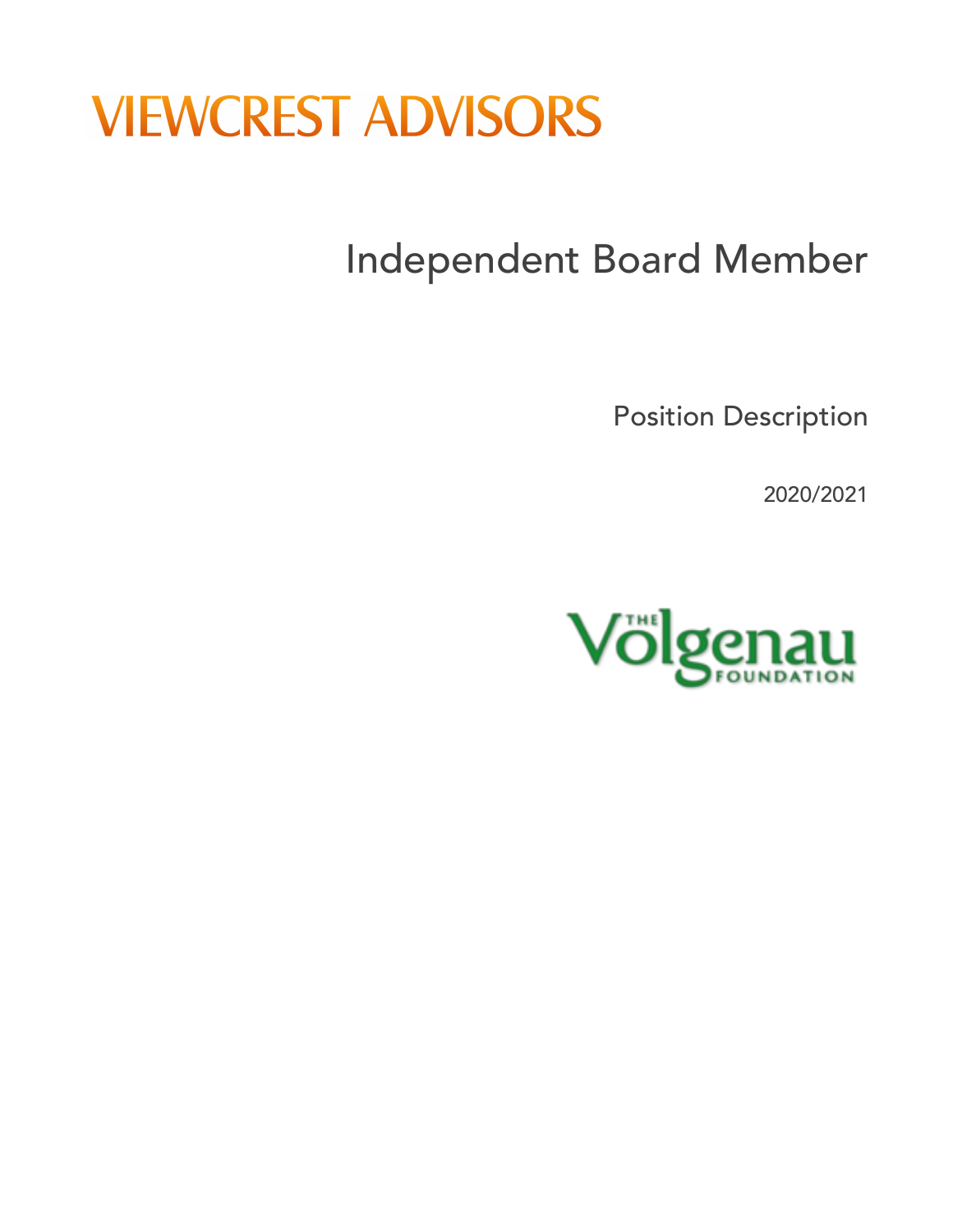#### THE ORGANIZATION

The Volgenau Foundation (TVF), launched in 1994, is a self-funded family foundation that awards grants to nonprofit organizations supporting conservation, education, and classical music. The organization funds programs throughout the United States. TVF currently makes grants totaling between \$10MM and \$15MM dollars annually and works with over 50 grantees. TVF is committed to honesty, service to our country and humankind, and preservation of the environment.

The Volgenau Foundation believes that preservation of the environment is essential to the survival of life on our planet and that people are inspired and enriched by nature. TVF funds organizations that purchase, protect, and restore land; protect marine and fresh-water resources; and protect wildlife, especially species threatened by human activity. TVF supports conservation strategies that benefit local economies and engage and empower local communities. We also support scientific research that informs policy decisions, benefits wildlife, and educates the next generation of environmental champions.

The Foundation believes that children are the future of our society and deserve to grow in a safe environment that provides for their physical, ethical, and educational needs. TVF's education grants support innovative programs in preschool through graduate school, via STEM instruction, arts enhancement, peer and adult mentoring, and leadership empowerment. We particularly emphasize these programs for economically disadvantaged students. Approximately half of our education grants support scientifically rigorous environmental education programs, which inspire and elevate children by connecting them to nature and helping them understand their place on the planet and their relationship to its natural wonders and wildlife.

TVF also funds classical music dissemination and education. The Board believes that human lives are enriched by exposure to the arts, specifically classical music, which inspires the human soul and has stood the test of time.

#### BOARD of DIRECTORS

TVF's current Board of Directors consists of five family members, including the founders. Three Board Directors serve as part-time program officers and administrative staff. The Executive Director is the sole fulltime staff member; there is also a part-time Operations Director. The Foundation and Volgenau family offices are based in McLean, Virginia.

As the highest leadership body of The Volgenau Foundation, the board is responsible to:

- Determine the mission and purpose of TVF, including strategic, organizational and continuity planning;
- Make decisions that are in the best interest of TVF and lead to activities that advance its mission and social impact;
- Ensure strong governance policies, fiduciary oversight and financial management (approve TVF's annual budget and audit reports; be informed of, and meet all, legal, ethical and fiduciary responsibilities);
- Evaluate the performance of the Executive Director and help with selection during leadership changes;
- Approve and monitor TVF's programmatic decisions and resource allocation;
- Identify opportunities to enhance TVF's public image, culture of partnership with grantees; and
- Assess its own performance and support individual as well as collective development.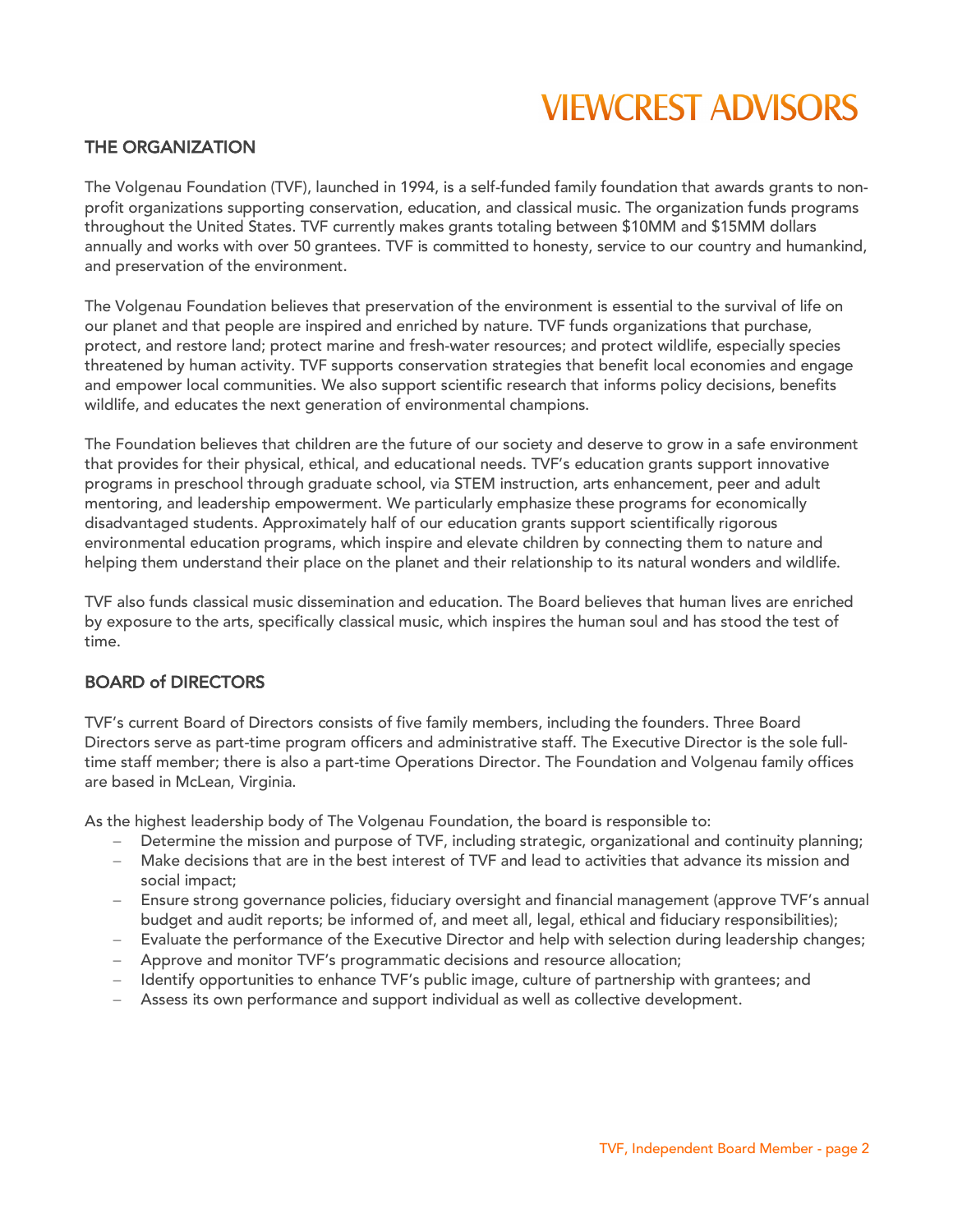#### THE OPPORTUNITY

As the Foundation looks to the future, the Board of Directors is seeking to expand from its current five family members to include two additional non-family members.

*This is an exciting opportunity for an Independent Director to co-create significant social impact by partnering on programmatic grantmaking in conservation, education and classical music while helping to shape TVF's future strategic direction and governance evolution.*

#### Independent Board Member expectations, responsibilities and commitments

#### *Program (80%)*

- Learn and understand TVF's mission, programs, and needs;
- Serve as a trusted advisor to other board members and the Executive Director in developing strategy, a common vision and specific programmatic initiatives. Honor the gifts and knowledge that each Board member brings to the table and ensure all voices are recognized and heard;
- Prepare for, attend, and conscientiously participate in board meetings that currently number three per year, inclusive of a board retreat (with roughly six to ten hours of reading and material review required for each board meeting);
- Support the work of committees or task forces. Be willing to take on special assignments;
- May annually attend one or more conferences, forums, and grantee site visits;
- Serve as an active advocate and ambassador for TVF, as requested; and
- Leverage connections, networks, and resources in support of TVF's mission.

#### *Governance (20%)*

- Abide by policies and resolutions;
- Faithfully read and understand TVF's financial statements;
- Disclose any real or potential conflicts-of-interest; and
- Maintain confidentiality about all internal matters of TVF.

Directors are reimbursed for reasonable expenses related to their board service. Board members serve up to three four-year terms for a total of 12 years, and are up for re-election every four years.

#### **Qualifications**

Broadly, candidates will bring a stellar combination of career and volunteer accomplishments, ideally with an additional and specific blend of: governance; family systems; and philanthropic giving. Knowledge of conservation and education (preferably STEM) would be a plus.

Skills and/or leadership attributes should include:

- A passion and genuine respect for the Volgenau Foundation's mission and philanthropic intent;
- Diplomacy and a natural affinity for cultivating relationships, facilitating group dialog and building consensus;
- Problem-solving that is strategic, innovative and practical (with an ability to see an opportunity from multiple angles and articulate cause-and-effect);
- Clear and thoughtful oral and written communications skills; and
- Objectivity/neutrality, integrity and judgment as well as intelligence, empathy, patience, affability, a sense of humor and flexibility.